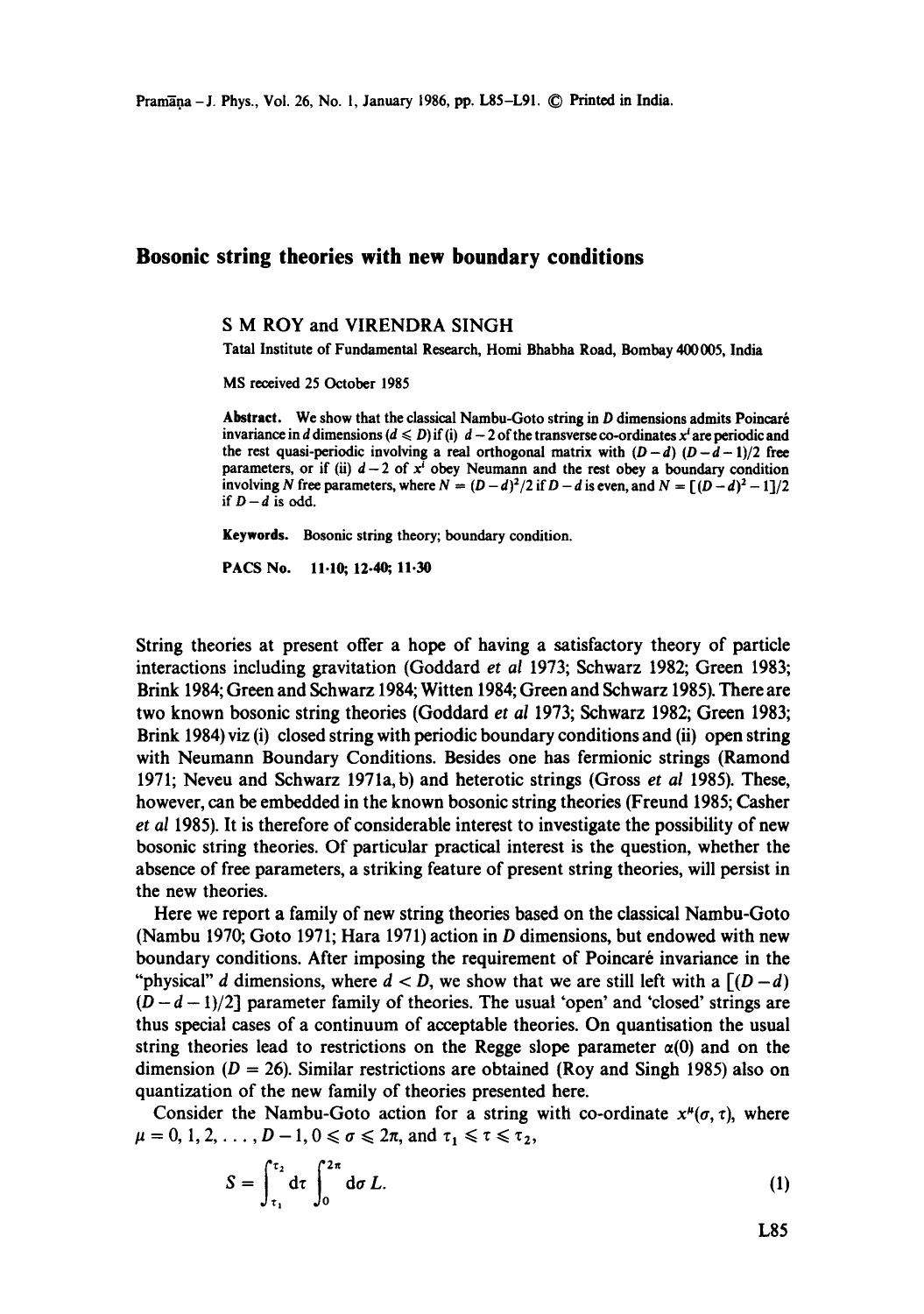Here  $\alpha'$  is a real constant of dimension (mass)<sup>-2</sup>, and

$$
L = -\{(x'\cdot\dot{x})^2 - x'^2\dot{x}^2\}^{1/2} \frac{1}{2\pi\alpha'},
$$
 (2)

$$
(x')^{\mu} \equiv \partial x^{\mu}/\partial \sigma, \quad \dot{x}^{\mu} \equiv \partial x^{\mu}/\partial \tau,
$$
 (3)

and our metric is  $g^{\mu\nu} = \text{diag}(1, -1, -1, \ldots)$ . Being proportional to the area of the string world sheet, the action is independent of the particular choice of the parameters  $\sigma$ ,  $\tau$  used to describe that sheet. Consider deriving the equations of motion of the string from the principle of least action. For an arbitrary variation  $\delta x^{\mu}(\sigma, \tau)$ ,

$$
\delta S = \int_{\tau_1}^{\tau_2} d\tau \int_0^{2\pi} d\sigma \, \delta x^{\mu}(\sigma, \tau) \Bigg[ -\frac{\partial}{\partial \sigma} \left( \frac{\partial L}{\partial x^{\prime \mu}} \right) - \frac{\partial}{\partial \tau} \left( \frac{\partial L}{\partial \dot{x}^{\mu}} \right) \Bigg] + \int_{\tau_1}^{\tau_2} d\tau \left( \frac{\partial L}{\partial x^{\prime \mu}} \, \delta x^{\mu} \right) \Bigg|_{\sigma = 0}^{2\pi} + \int_0^{2\pi} d\sigma \left( \frac{\partial L}{\partial \dot{x}^{\mu}} \, \delta x^{\mu} \right) \Bigg|_{\tau = \tau_1}^{\tau = \tau_2} . \tag{4}
$$

The condition  $\delta S = 0$  then yields the usual Euler-Lagrange equations. If the variations are subjected to  $\delta x^{\mu}$  ( $\sigma$ ,  $\tau$ <sub>1</sub>) =  $\delta x^{\mu}$  ( $\sigma$ ,  $\tau$ <sub>2</sub>) = 0, and to boundary conditions at  $\sigma$  = 0,  $2\pi$ such that

$$
\frac{\partial L}{\partial x'^\mu} \, \delta x^\mu(\sigma, \tau) \bigg|_{\sigma = 0}^{2\pi} = 0. \tag{5}
$$

To elucidate the nature of these boundary conditions it is convenient to choose  $\sigma$ ,  $\tau$  to obtain an orthonormal *transverse gauge:* 

$$
x' \cdot \dot{x} = 0, x'^2 + \dot{x}^2 = 0, x^+ \equiv \frac{x^0 + x^1}{\sqrt{2}} \equiv q^+ + p^+ \tau. \tag{6}
$$

Then  $x^- \equiv (x^0 - x^1)/\sqrt{2}$  can be solved for in terms of the transverse  $x^i(i = 2, 3, \ldots)$  $D-1$ ) and one integration constant using

$$
\dot{x}^- = \frac{(\dot{x}^{\text{Tr}})^2 + (x^{\prime \text{Tr}})^2}{2p^+},
$$
\n
$$
x^{\prime -} = \frac{\dot{x}^{\text{Tr}} \cdot x^{\prime \text{Tr}}}{p^+}, \quad x^{\text{Tr}} \equiv (x^2, x^3, \dots x^{p-1}).
$$
\n(7)

To separate the first d dimensions in which we wish Poincaré invariance from the remaining  $(D - d)$  it will be convenient to use the notation

$$
x^A = (x^2, \ldots, x^{d-1}), x^B = (x^d, \ldots, x^{D-1}).
$$
\n(8)

The Euler-Lagrange equations now become

$$
\left(\frac{\partial^2}{\partial \tau^2} - \frac{\partial^2}{\partial \sigma^2}\right) x(\sigma, \tau) = 0, \tag{9}
$$

and the boundary conditions (5) becomes

$$
x'^{\operatorname{Tr}} \cdot \delta x^{\operatorname{Tr}}(\sigma, \tau) \Big|_{\sigma = 0}^{2\pi} = 0. \tag{10}
$$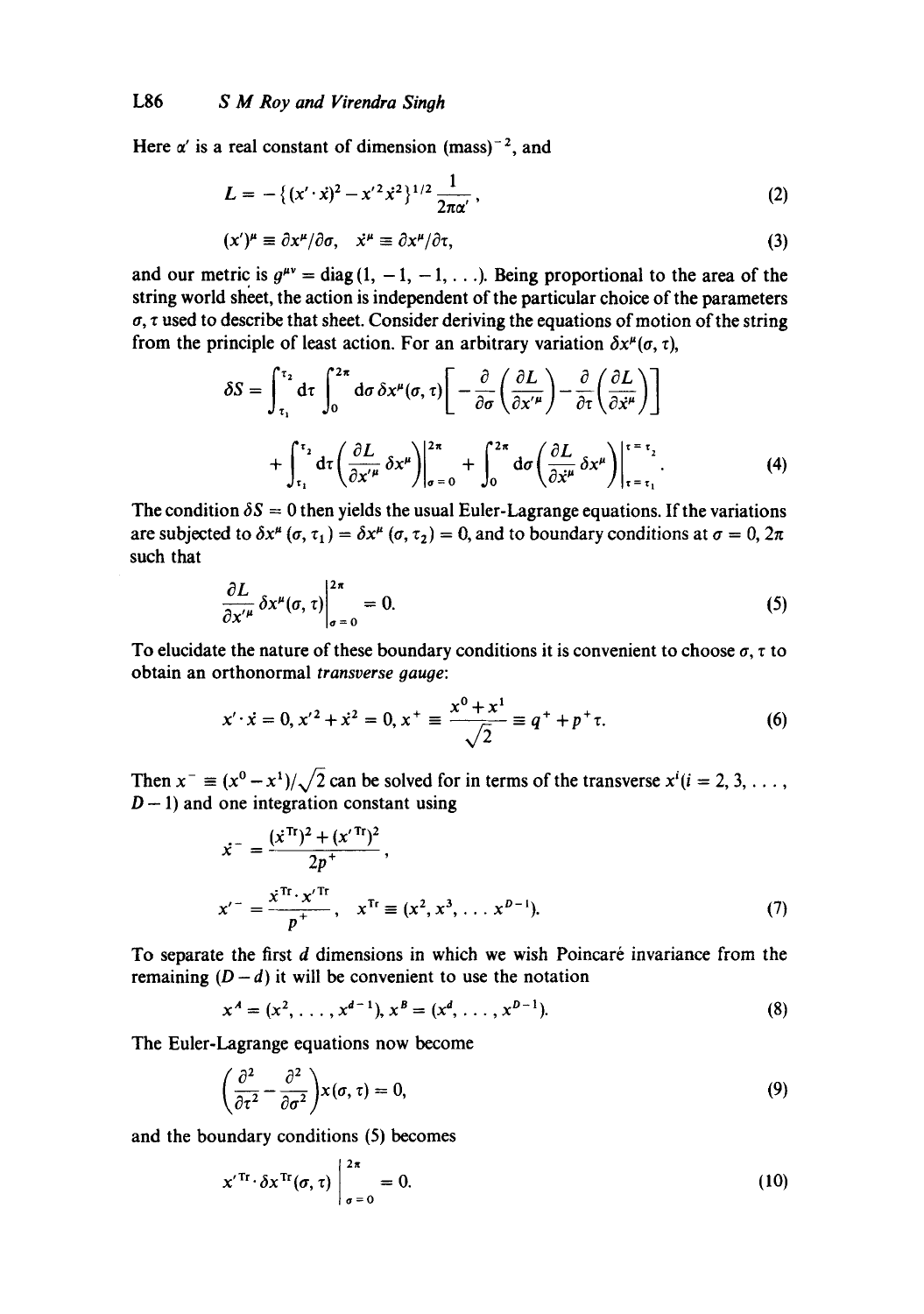We shall show that equations (10) are obeyed not only for the usually discussed boundary conditions of open strings  $(x^{Tt} = 0$  at  $\sigma = 0$ ,  $2\pi$ ) and closed strings  $(x^{Tr}(2\pi, \tau) - x^{Tr}(0, \tau) = x^{Tr}(2\pi, \tau) - x^{Tr}(0, \tau) = 0$ , but also for a much larger class of boundary conditions. The first step is to realize that (10) may be rewritten as

$$
(\psi + \phi)^T (\delta \psi - \delta \phi) = 0, \tag{11}
$$

with the superscript T denoting transpose, and  $\psi$  and  $\phi$  denoting the 2(D-2) dimensional column vectors.

$$
\psi = \begin{cases}\n(x'(0, \tau) + x(0, \tau))^A \\
(x'(2\pi, \tau) - x(2\pi, \tau))^A \\
(x'(0, \tau) + x(0, \tau))^B \\
(x'(2\pi, \tau) - x(2\pi, \tau))^B\n\end{cases}, \phi = \begin{cases}\n(x'(0, \tau) - x(0, \tau))^A \\
(x'(2\pi, \tau) + x(2\pi, \tau))^A \\
(x'(0, \tau) - x(0, \tau))^B \\
(x'(2\pi, \tau) + x(2\pi, \tau))^B\n\end{cases}.
$$
\n(12)

The Euler Lagrange equation  $(9)$  are linear in x. To have super-position principle we also seek linear homogeneous boundary conditions of the form  $A_1\psi + A_2\phi = 0$  where  $A_1$ ,  $A_2$  are  $2(D-2) \times 2(D-2)$  dimensional matrices.  $A_1$  and  $A_2$  are to be found such that for any solution  $x(\sigma, \tau)$  of the equations of motion and the boundary conditions  $A_1 \psi + A_2 \phi = 0$ , any variation  $\delta x(\sigma, \tau)$  subject to  $A_1 \delta \psi + A_2 \delta \phi = 0$  obeys (11). Clearly, the variation  $\delta x(\sigma, \tau) = \lambda x(\sigma, \tau)$  where  $\lambda$  is a constant obeys  $A_1 \delta \psi + A_2 \delta \phi = \lambda (A_1 \psi,$  $+A_2\phi$  = 0, and hence we require

$$
(\psi + \phi)^T (\psi - \phi) = 0, \tag{13}
$$

i.e., 
$$
\psi^T \psi = \phi^T \phi, \text{ and } \phi^T \psi - \psi^T \phi = 0.
$$
 (14)

Hence the boundary conditions must be of the form

$$
\psi = U\phi, \quad U^T = U^{-1} = U,\tag{15}
$$

where U is a real  $2(D-2) \times 2(D-2)$  dimensional matrix. Conversely, any arbitrary variation  $\delta x$  respecting the boundary conditions (15) is directly seen to obey (11). We thus have

*Theorem* 1. In the orthonormal transverse gauge, the Nambu-Goto action is stationary under variations subject to  $\delta x(\sigma, \tau_1) = \delta x(\sigma, \tau_2) = 0$  if  $x(\sigma, \tau)$  obeys the equations of motion  $(\partial^2/\partial \tau^2 - \partial^2/\partial \sigma^2)x = 0$  and the boundary conditions  $\psi = U\phi$  where U is a symmetric, real orthogonal matrix.

It is trivial to cheek that the usual boundary conditions are of this form e.g. open strings correspond to  $U = -1$ .

We now show that the requirement of relativistic (Poincaré) invariance in the first  $d$ dimensions  $(2 \le d \le D)$  can be used to restrict the free parameters of U. To include physical Poincaré invariance it is desirable to have  $d \geq 4$ . This restriction is however not insisted upon in the present work.

*Poincaré invariance.* Let  $x^{\mu}(\sigma, \tau)$  be one solution of the equations of motion and the boundary conditions in the transverse gauge. To impose Poincaré invariance, we require (Goddard *et al* 1973; Schwarz 1982; Green 1983; Brink 1984) that the new function  $y^{\mu}(\sigma, \tau)$  given by

$$
y^{\mu}(\sigma,\tau)=x^{\mu}(\tilde{\sigma},\tilde{\tau})+a^{\mu}+\omega^{\mu\nu}x_{\nu}(\sigma,\tau), \qquad (16)
$$

is another such solution, provided that  $a^{\mu}$  and  $\omega^{\mu\nu}$  =  $-\omega^{\nu\mu}$ ) are infinitesimal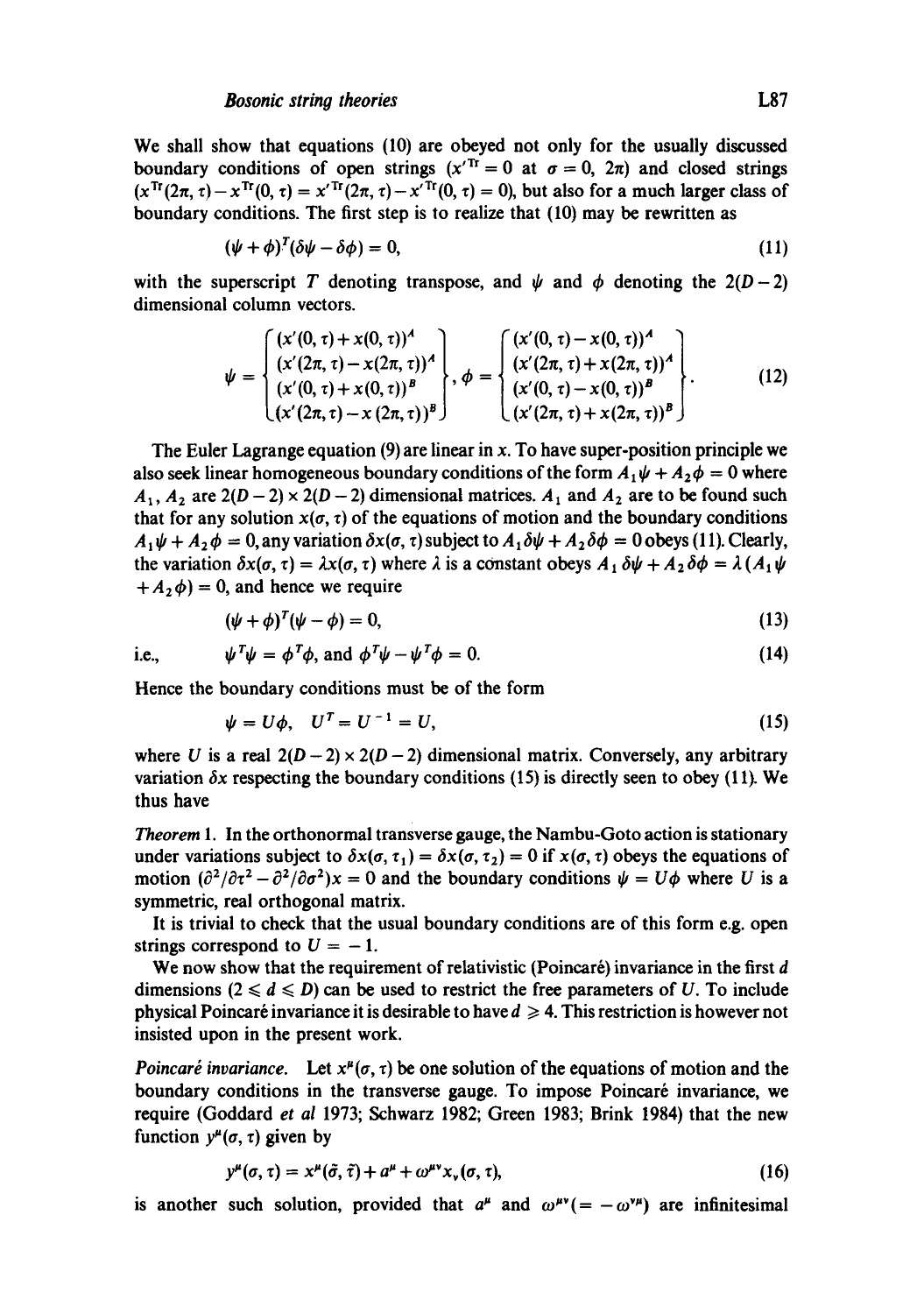translation and Lorentz transformation parameters, and  $\tilde{\sigma} - \sigma$ ,  $\tilde{\tau} - \tau$  are infinitesimal reparametrization transformations which ensure that  $y(\sigma, \tau)$  is also in the transverse gauge (6), with

$$
y^{+} = q^{+} + a^{+} + (p^{+} + \omega_{v}^{+} p^{v})\tau.
$$
 (17)

**Here** 

$$
p^{\nu} \equiv \frac{1}{2\pi} \int_0^{2\pi} d\sigma \, \dot{x}^{\nu}(\sigma, \tau). \tag{18}
$$

Further, we assume that  $a^{\mu}$  and  $\omega^{\mu\nu}$  are zero for  $\mu$ ,  $\nu > d$  because we are interested in Poincaré invariance in d dimensions only. We then have

$$
\tilde{\tau}-\tau=-\omega_{\nu}^{+}(x^{\nu}(\sigma,\tau)-p^{\nu}\tau)/p^{+}, \qquad (19)
$$

$$
\tilde{\sigma}-\sigma = -(\omega_{\nu}^{+}/p^{+})\bigg[\int_0^{\tau} d\tau' x'^{\nu}(0,\tau') + \int_0^{\sigma} d\sigma'(\dot{x}^{\nu}(\sigma',\tau)-p^{\nu})\bigg],
$$
 (20)

and

$$
y^{\mu}(\sigma,\tau) = x^{\mu}(\sigma,\tau) + a^{\mu} + \omega^{\mu\nu}x_{\nu}(\sigma,\tau) + x^{\prime\mu}(\sigma,\tau)(\tilde{\sigma}-\sigma) + x^{\mu}(\sigma,\tau)(\tilde{\tau}-\tau).
$$
 (21)

By the construction of the  $\tilde{\sigma}$ ,  $\tilde{\tau}$  it is ensured that

$$
(\partial^2/\partial \tau^2 - \partial^2/\partial \sigma^2) x^{\mu}(\tilde{\sigma}, \tilde{\tau}) = 0,
$$

and hence  $y^{\mu}(\sigma, \tau)$  obey the correct equations of motion. The only non-trivial thing to impose is that  $y^{\mu}$  obeys the same boundary conditions as  $x^{\mu}$ . We do this in several steps.

*Step 1.* Translational invariance in the first  $d - 2$  transverse dimensions requires that  $a^{Tr}$  must obey the boundary conditions (15), i.e.,

$$
UL = -L, L \equiv \underbrace{(1, \ldots 1, -1, \ldots -1}_{d-2}, \underbrace{0, \ldots 0}_{2(D-d)}.
$$
 (22)

*Step* 2. Space rotational symmetry in the  $d-2$  transverse dimensions alone requires that the boundary condition matrix  $U$  obeys

$$
[U, W] = 0, W \equiv "diagonal" \ (\omega, \omega, 0, 0), \tag{23}
$$

where  $\omega$  is an arbitrary (d-2) dimensional rotation matrix, and "diagonal" denotes block-diagonal. It now follows readily that  $(i)$  U has zero matrix elements connecting the  $A$  and  $B$  group of indices, (ii) that in the  $A$  sector the boundary conditions do not couple different transverse dimensions and (iii) that the decoupled boundary conditions for the  $(d-2)$  transverse dimensions are identical. Finally the decoupled boundary conditions are further restricted by the translational invariance requirement (22). The allowed boundary conditions become for the  $(D-d)$  dimensions,

$$
\begin{pmatrix} (x'(0,\tau) + x(0,\tau))^B \\ (x'(2\pi,\tau) - x(2\pi,\tau))^B \end{pmatrix} = V \begin{pmatrix} (x'(0,\tau) - x(0,\tau))^B \\ (x'(2\pi,\tau) + x(2\pi,\tau))^B \end{pmatrix},
$$
  
\n
$$
V = V^T, \quad V^T V = 1,
$$
\n(24)

where V is a real  $2(D-d) \times 2(D-d)$  dimensional matrix. For the first  $(d-2)$  transverse dimensions we obtain, either "closed", i.e.,

$$
x^{i}(2\pi, \tau) = x^{i}(0, \tau), x'^{i}(2\pi, \tau) = x'^{i}(0, \tau),
$$
\n(25a)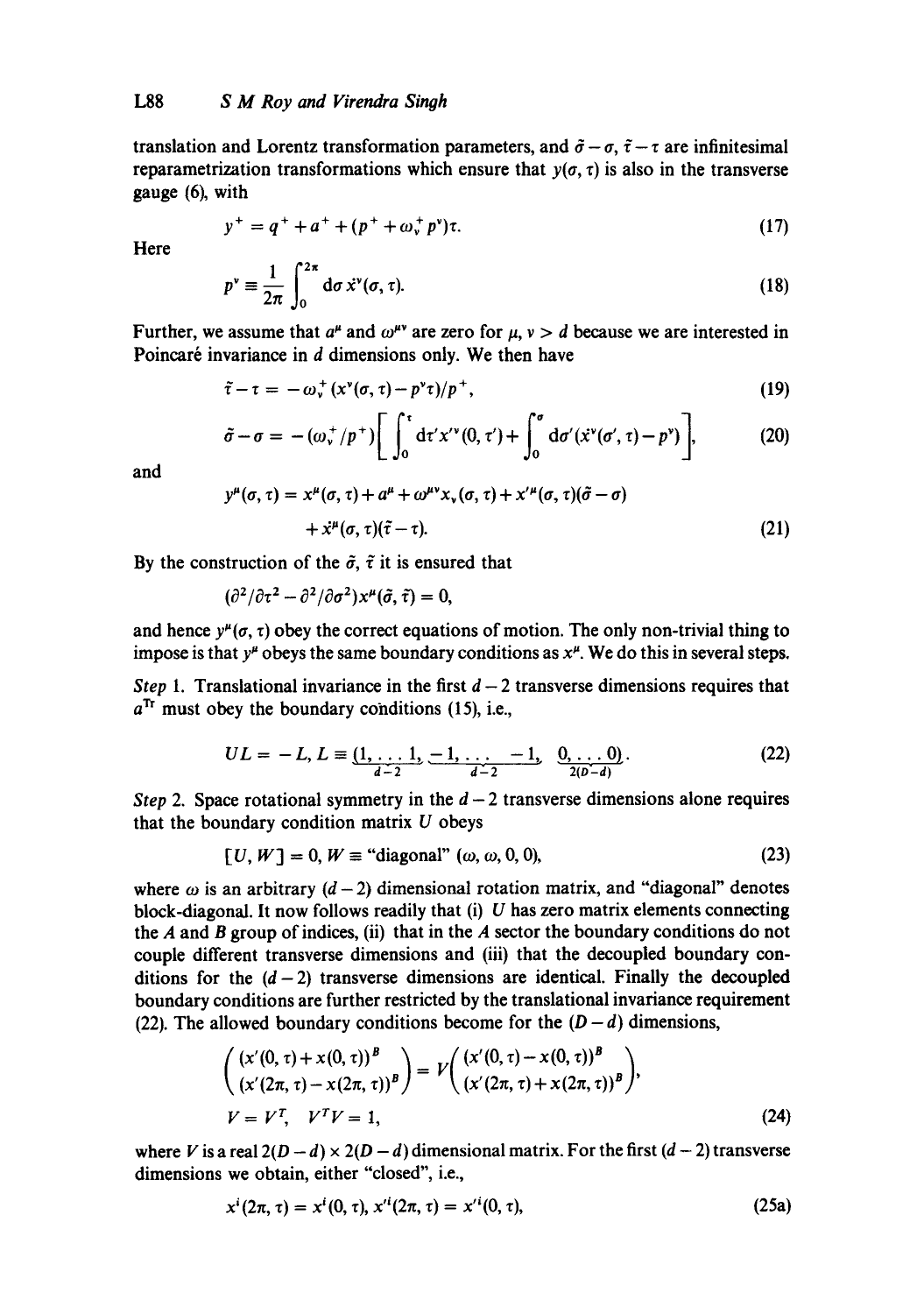or "open", i.e.,

$$
x'^{i}(2\pi, \tau) = x'^{i}(0, \tau) = 0, \tag{25b}
$$

as the only allowed boundary conditions. Here  $i = 2, \ldots, d - 1$ . Translational and rotational invariance in the  $(d - 2)$  transverse dimensions have restricted the boundary condition in that sector to be the usual ones.

*Step* 3. Lorentz transformations can now be studied using (21), and the boundary conditions (23)-(25). Assume first the closed string boundary conditions (25a) on the  $(d-2)$  transverse dimensions. Since

$$
\omega_v^i x^v = x^+ \omega^{i-} + x^- \omega^{i+} + \sum_{j=2}^{d-1} \omega_j^i x^j,
$$
 (26)

$$
\omega_{\mathbf{v}}^{+}(x^{\mathbf{v}}-p^{\mathbf{v}}\tau)=\sum_{j=2}^{d-1}\omega_{j}^{+}(x^{j}-\tau p^{j}),
$$
\n(27)

$$
\omega_{v}^{+} x^{v} = \tau p^{+} \omega^{+-} + \sum_{j=2}^{d-1} \omega_{j}^{+} x^{j}, \qquad (28)
$$

and the  $x^{j}$  ( $j = 2, ..., d-1$ ) and their  $\tau$ -derivatives obey closed string boundary conditions, we see by inspection of equations (19)-(21) that the  $y^{i}(\sigma, \tau)$  for  $i \in [2, \ldots,$  $d-1$ ] obey closed string boundary conditions provided only that  $x^-(\sigma, \tau)$  does so. We also see that for  $i > d - 1$  the  $y^{i}(\sigma, \tau)$  obey the same boundary conditions as the  $x^{i}(\sigma, \tau)$ provided that the  $x^{i}(\sigma, \tau)$  obey the same boundary conditions as  $x^{i}(\sigma, \tau)$ . First for  $x^{-}$ , using (7) we find that

$$
x'(\sigma,\tau)\bigg|_{0}^{2\pi}=0\tag{20}
$$

for arbitrary real  $U$  obeying (15), and

$$
x^{-}(\sigma,\tau)\Big|_{0}^{2\pi} = \frac{1}{p^{+}}\int_{0}^{2\pi} d\sigma' \,\dot{x}^{\text{Tr}}(\sigma',\tau)\cdot x'^{\text{Tr}}(\sigma',\tau),\tag{30}
$$

$$
\frac{\mathrm{d}}{\mathrm{d}\tau}\left(x^-(\sigma,\tau)\Big|_0^{2\pi}\right)=\frac{1}{2p^+}\left((x'^{\mathrm{Tr}}(\sigma,\tau))^2+(x^{\mathrm{Tr}}(\sigma,\tau))^2\right)\Big|_0^{2\pi}.
$$
\n(31)

The vanishing of the right side of (30) at  $\tau = 0$  is a well-known condition for closed string theory even for  $D = d$ . Its vanishing at all  $\tau$  follows provided that the right side of (31) vanishes; that happens if and only if

$$
x^{B}(2\pi, \tau) = R x^{B}(0, \tau), x'^{B}(2\pi, \tau) = R x'^{B}(0, \tau),
$$
\n(32)

where R is a  $(D-d) \times (D-d)$  dimensional real orthogonal matrix,

$$
R^T = R^{-1}.\tag{33}
$$

Apart from the discrete ambiguity det  $R = \pm 1$ , R has  $(D-d)(D-d-1)/2$  free parameters if  $D > d + 1$ . Equation (32) means that V must have the special form,

$$
V = \begin{pmatrix} 0 & R^T \\ R & 0 \end{pmatrix},\tag{34}
$$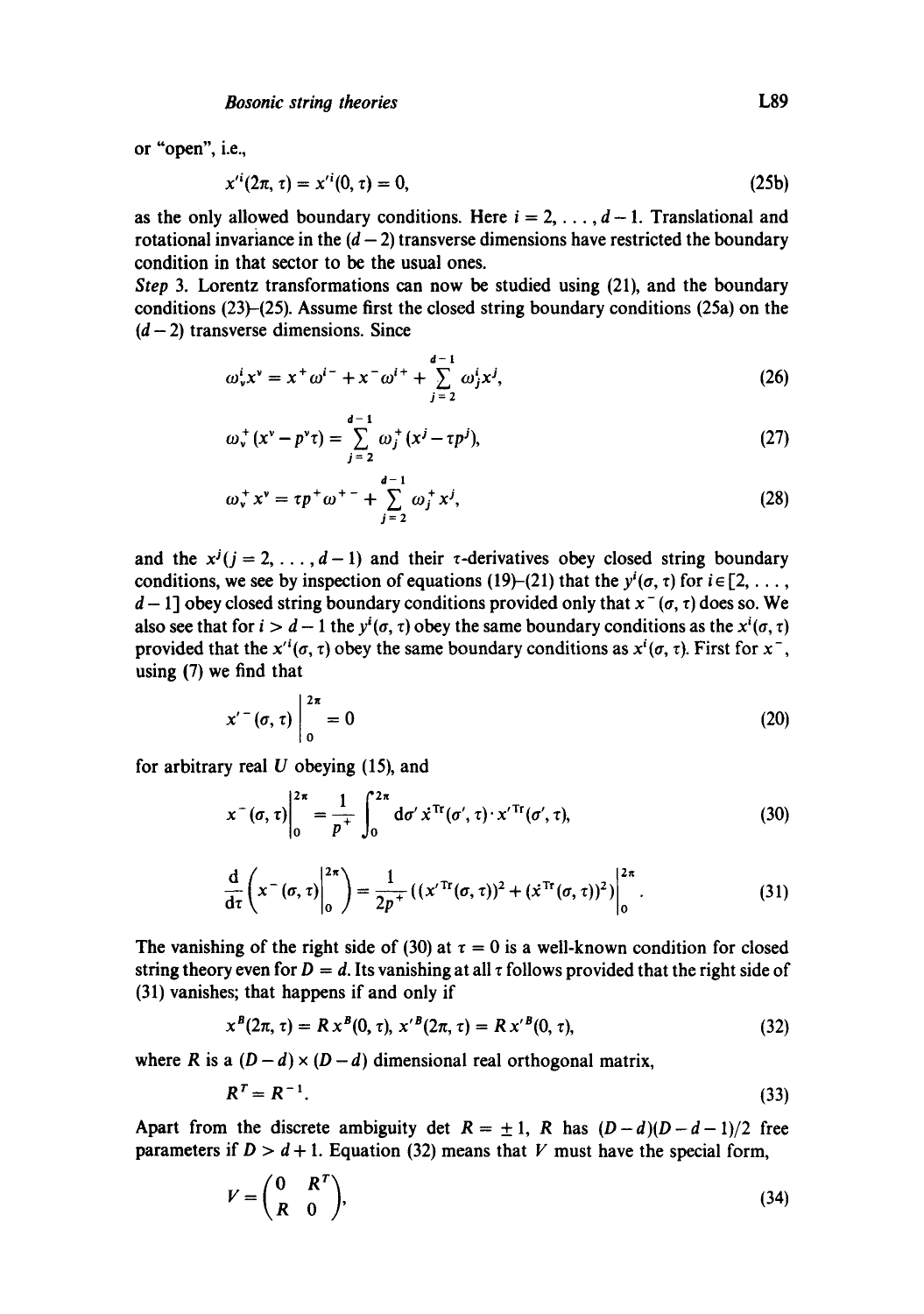where each entry on the right side is a  $(D-d) \times (D-d)$  dimensional matrix. Orthogonality of R guarantees orthogonality of V. The last condition that  $x^{\prime B}(\sigma, \tau)$ should obey the same boundary condition as  $x^B(\sigma, \tau)$  follows automatically from the equation of motion (9) and the boundary conditions (32).

This finishes the consideration of "closed" boundary conditions (25a) on the  $d-2$ transverse  $x<sup>i</sup>$ . The "open" case (25b) may be considered similarly. It leads to the condition  $x^{\prime -} = 0$  at  $\sigma = 0$  and  $2\pi$ , and hence to a boundary condition (24) with

$$
V = \begin{pmatrix} V_1 & 0 \\ 0 & V_2 \end{pmatrix}, V_i = V_i^T = V_i^{-1}, \text{ for } i = 1, 2,
$$
 (35)

where  $V_1$  and  $V_2$  are  $(D - d) \times (D - d)$  dimensional real symmetric orthogonal matrices. Thus, in the "open" case V has N free parameters, where  $N = (D - d)^2/2$  if  $(D - d)$  is even and  $N = \frac{(D-d)^2 - 1}{2}$  if  $(D-d)$  is odd.

Our final results are summarized by the following two theorems in the "closed" and "open" cases respectively.

*Theorem* 2. In a D-dimensional string theory with Nambu-Goto action Poincar6 invariance in the first d dimensions hold if (i) the first  $(d-2)$  transverse co-ordinates have the closed boundary conditions (25a), (ii) the remaining  $(D-d)$  transverse coordinates obey the quasi-periodic boundary conditions (32) involving the real orthogonal matrix R with  $(D-d)(D-d-1)/2$  free parameters, and (iii) the right side of (30) vanishes at  $\tau = 0$ .

*Theorem* 3. In a D-dimensional string theory with Nambu-Goto action, Poincar6 invariance in the first d-dimensions holds if (i) the first  $(d-2)$  transverse co-ordinates obey the Neumann ("open") boundary conditions (25b), and (ii) the remaining  $(D - d)$ transverse co-ordinates obey the boundary condition (24) with the matrix  $V$  given by (35) involving N free parameters, where  $N = (D - d)^2/2$  if  $D - d$  is even, and  $N = [(D - d)^2]/2$  $(-d)^{2} - 1$ ]/2 if  $D - d$  is odd.

*Remarks:* (i) If the matrix R in the expression (34) has k eigenvalues equal to unity then the theory discussed in theorem 2 is actually Poincaré invariant in  $d + k$  dimensions. Similarly for special choices of  $V_1$  and  $V_2$  the theory given by theorem 3, could be Poincaré invariant in a dimension larger than  $d$ .

(ii) The theorems 2 and 3, enumerate all possible *linear* boundary conditions on  $x^{Tr}$ which permit Poincaré invariant theories.

Quantization of the string theory based on the new family of boundary conditions here obtained has been carried out consistent with Poincaré invariance in d dimensions. The results are presented separately (Roy and Singh 1985). Before writing this work we became aware of a completely different approach to string boundary conditions developed by Vafa and Witten (1985); also see Govindarajan *et al* 1985, based on multiple valued currents on the string world sheet. It is intriguing to compare the boundary conditions we derived (theorem 2) with those postulated by Vafa and Witten.

The ideas presented here were conceived in January 1985 during a visit here of B Sakita. It is a pleasure to thank him and J L Gervais for discussions. One of us (SMR) wishes to thank warmly P Majumdar for his interest in this work and for a collaboration on extending it to the case with fermions.